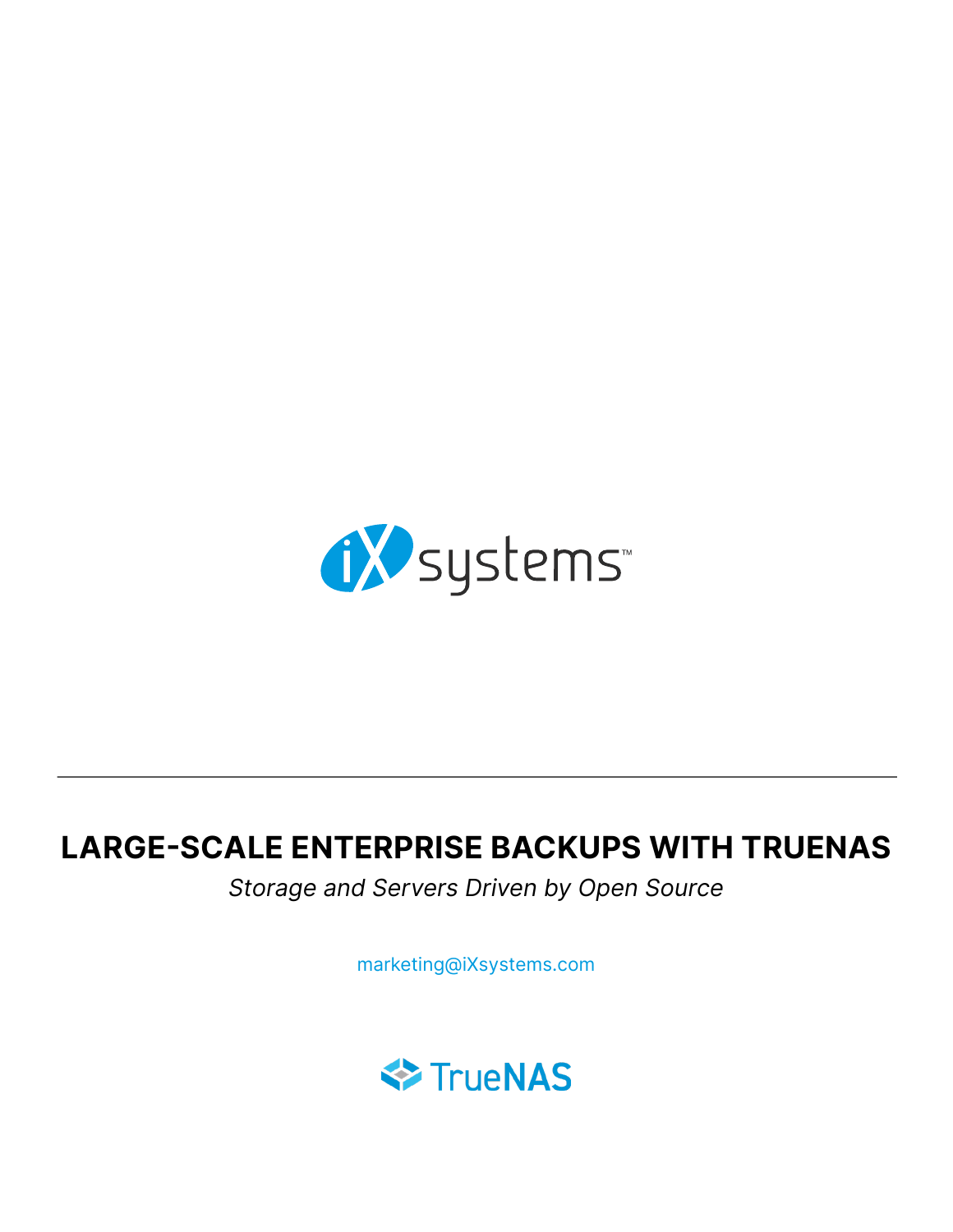# **CONTENTS**

- [1 Executive Summary](#page-2-0)
	- [1.1 Overview of TrueNAS](#page-2-0)
- [2 A Brief History of Data Protection](#page-3-0)
	- [2.1 Tape Backup](#page-3-0)
	- [2.2 Snapshots/Clones](#page-4-0)
	- [2.3 Replication](#page-5-0)
	- [2.4 Cloud Replication](#page-5-0)
- [3 Using TrueNAS To Protect Mission-Critical Data](#page-7-0)
	- [3.1 Fast Local Replication](#page-8-0)
	- [3.2 Fast Remote Replication](#page-9-0)
	- [3.3 Quickly Restart Any VM or Application](#page-9-0)
	- [3.4 Improving Backup Performance, Reliability, and Redundancy](#page-10-0)
	- [3.5 Graduate from Tape](#page-10-0)
	- [3.6 Non-Disruptive Backup Data Testing](#page-11-0)
	- 3.7 Object Storage
	- [3.8 Remote Storage Management](#page-11-0)
	- [3.9 Up to 24/7 Award-Winning Support for Storage](#page-11-0)
	- [3.10 Using Third-Party Backup Software](#page-11-0)
- [4 Conclusion](#page-13-0)
- [5 Appendix](#page-13-0)
	- [5.1 References](#page-13-0)
	- [5.2 History of iXsystems](#page-13-0)

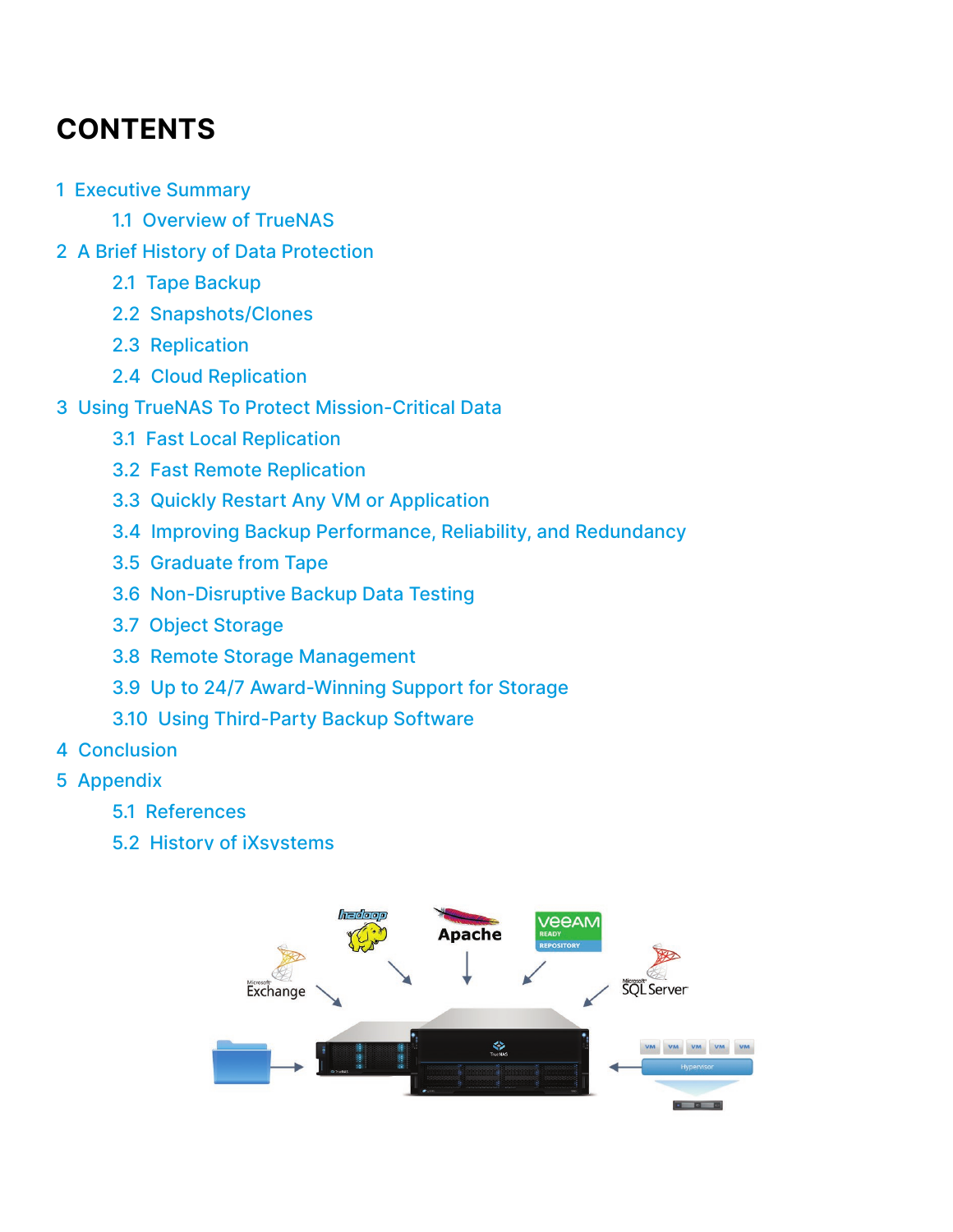<span id="page-2-0"></span>

# 1 EXECUTIVE SUMMARY

CIOs need a backup solution that is simple, secure, cost-effective, and most importantly, works seamlessly with existing applications and VMs. Learn how TrueNAS<sup>®</sup> from iXsystems protects business-critical applications and VMs, enabling business operations to quickly resume after any data disaster, ensuring business continuity, saving valuable time, and reducing data storage TCO.

In 2017, an IDC study<sup>1</sup> stated that in 2025 data will reach 163 zettabytes globally. Much of this growth comes from the Internet of Things (IoT) as well as data transferred with machine and human interactions. Critical data will propel business in the years to come, and protecting this data is a must. Think of data protection like insurance: it is only needed when things go wrong.

Additional studies have found that:

- 90% of companies that lost their data center for ten days or more due to a disaster filed for bankruptcy within one year of the disaster.
- Half of the businesses that did not invest in a comprehensive business continuance/disaster recovery (BC/ DR) solution filed for bankruptcy immediately.<sup>2</sup>
- 80% of small and midsize businesses have experienced downtime caused by data loss, losing almost \$100,000 per event.<sup>3</sup>
- Nearly 40% of small and midsize businesses do not backup their data, and if they do, 40% to 50% of their backed up data is unrecoverable due to data corruption, setup issues, or lack of regular testing. The survival rate for companies without a BC/DR plan is less than 10%.<sup>4</sup>
- Over half of all SMBs lost data and one-third of that group lost sales or customers due to their data loss.<sup>5</sup>

Maintaining a backup strategy for data is necessary to keep data safe, regardless of what happens to a server. Network or disk failures, viruses, or physical damage to hardware can corrupt data, making it unreadable or unusable. Having a way to get data back is crucial to disaster recovery.

CIOs, systems integrators, and systems and storage administrators should read this whitepaper. It provides an introduction to data protection concepts and covers how TrueNAS can be used to protect data in a physical or virtual server disaster recovery plan. TrueNAS from iXsystems provides a comprehensive solution for backup. We show how the advice of "just restore it from backup" is actually true as TrueNAS detects and remedies storage issues before they become outages or unrecoverable data corruption problems.

## 1.1 OVERVIEW OF TRUENAS

Most companies purchase data storage based on capacity and performance dictated by the needs of existing applications. As a result, businesses often end up with multiple classes of application-specific storage or "storage silos" including SAN, NAS, all-flash arrays, and many forms of direct attached storage (DAS). The issues that arise from these storage silos is summarized in Hybrid or All-Flash: The Choice is Yours<sup>6</sup>.

<sup>1</sup> <https://www.seagate.com/files/www-content/our-story/trends/files/Seagate-WP-DataAge2025-March-2017.pdf>

<sup>2</sup> National Archives & Records Administration in Washington (unattributed, but often quoted)

<sup>3</sup> <https://www.carbonite.com/data-protection-resources/resource/White-paper/the-growth-opportunity-for-smb-cloud-and-hybrid-business-continuity/>

<sup>4</sup> Disaster Recovery Statistics <https://iosafe.com/industry-stats>

<sup>5</sup> Tech Target<http://searchsmbstorage.techtarget.com/news/1340887/Survey-says-SMBs-need-better-backup-policies>

<sup>6</sup> Warp blog when available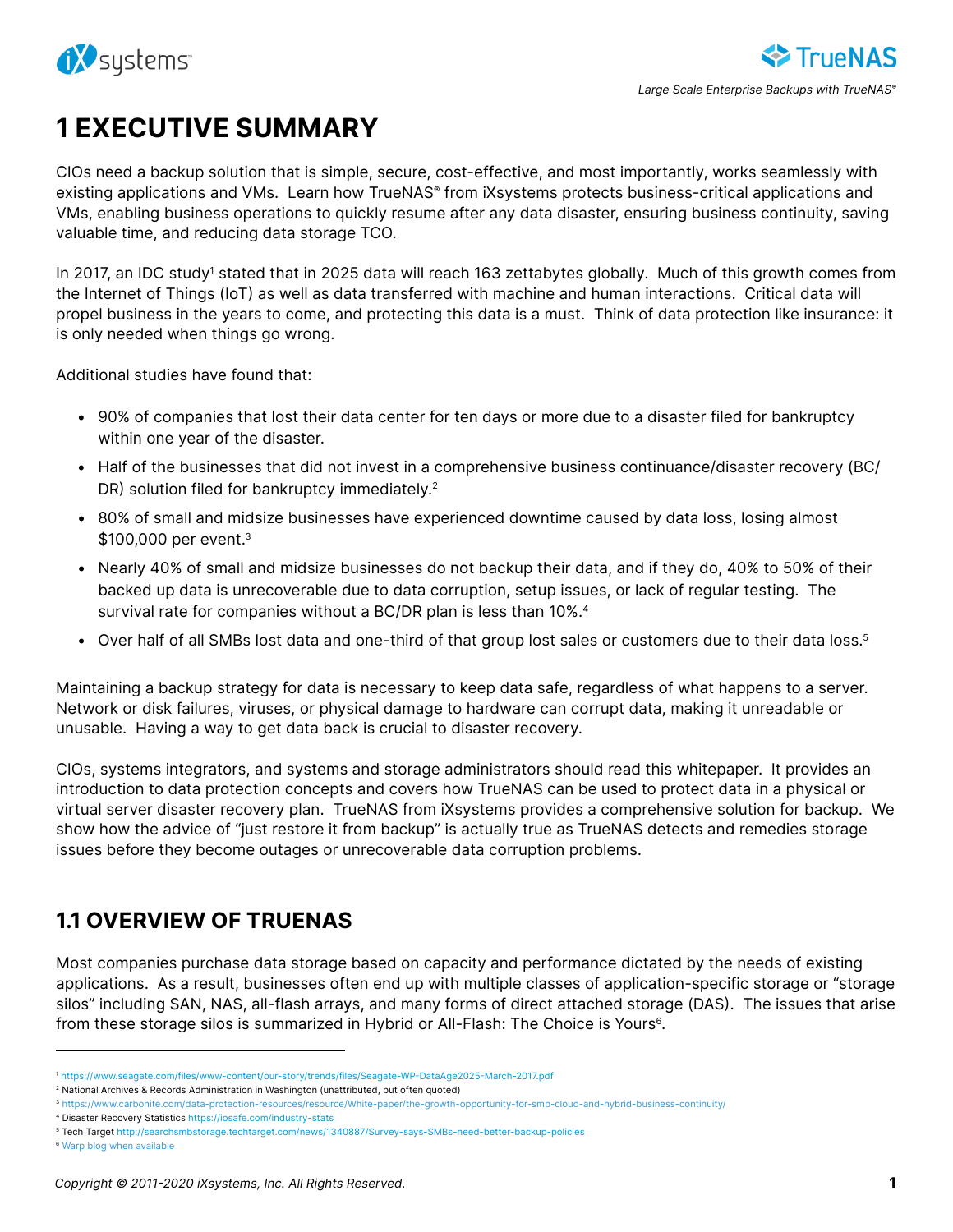<span id="page-3-0"></span>

Large Scale Enterprise Backups with TrueNAS<sup>®</sup>

**TrueNAS** 

Every TrueNAS system comes with TrueSync™ data replication to safely replicate vital data to remote locations such as a disaster recovery data center. Other vendors charge extra for this feature, increasing the TCO for data storage. TrueNAS uses TrueCache™, a combination of RAM and flash-based cache which provides blazingly fast performance for backup, with spinning disks for backup storage. As a unified solution, TrueNAS supports multiple block and file protocols that make it possible to consolidate storage silos. It scales capacity to 9PB without performance impact, balances price and performance, scales bandwidth to more than 40Gb/sec, and combines it all with award-winning white glove support.

TrueNAS integrates with all major backup, virtual machine solutions, and cloud storage providers. enabling files of any size to be backed up or shared to hundreds or thousands of users. Backup more data and more operating environments on a single host from a single, hassle-free array. TrueNAS has been certified by TrueNAS has been certified by Citrix, Veeam, and VMware and TrueNAS is integrated with VMware VAAI/Block, VAAI/NAS, DRS, and SIOC. TrueNAS snapshots are coordinated with vSphere snapshots. TrueNAS has a vCenter plugin and also integrates with Microsoft CSV, ODX, and VSS. TrueNAS provides instant and crash-consistent snapshots of any VMware VM, allowing you to replicate a VM and restart it.



These features make TrueNAS a core component of physical or virtual server disaster recovery plans. With TrueNAS in place, you can sleep well at night knowing that your applications and VMs are protected.

## 2 A BRIEF HISTORY OF DATA PROTECTION

Modern data protection strategies started in the 1980s and have evolved along with business IT practices. At first, most computer systems were standalone, with all data residing on a single system. Networking and interconnectivity between systems was limited. Systems gradually grew in size and interconnections between them increased. As computer systems evolved, so did backup technologies. Options like shared tape backup and enterprise functions such as snapshots, replication, and cloud storage gradually appeared.

## 2.1 TAPE BACKUP



In the 1980s and 1990s, tape was the prevalent interchange media for data and every major system had one or more tape drives. Tape technology evolved along with other computer subsystems. As computer systems became interconnected, it became more common to share a single tape drive or tape library between multiple systems.

The advantage of tape is that it is durable and that most backup products provide tape support for automated tape libraries, including Virtual Tape Libraries (VTL), and standalone tape drives. The disadvantages of tape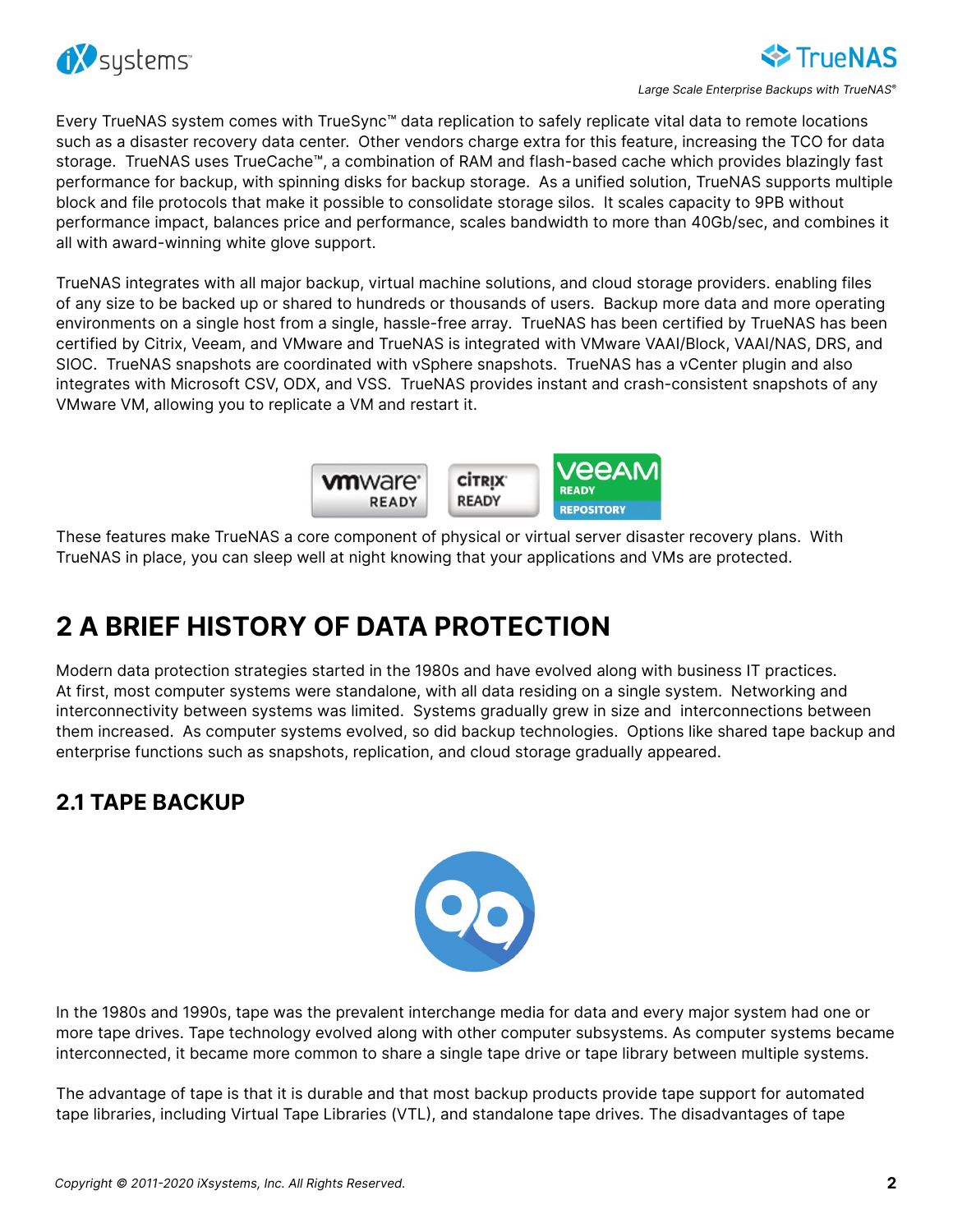<span id="page-4-0"></span>

Large Scale Enterprise Backups with TrueNAS<sup>®</sup>

became apparent as computer systems grew in capacity. As the amount of data grew, so did the number of tapes needed, the restore time required, and the backup time due to increased latency.

Another disadvantage came from the necessity to shut down or quiesce a transactional application to ensure data files were in a consistent state. The timeframe when applications were shut down came to be known as the backup window. Most companies today operate globally and can't afford to have their applications shut down at any time, motivating these companies to find other ways to protect their data. Restore times became a problem when the backup used multiple tapes. During a restore, each tape must be physically located, loaded, positioned to the data, and read. This process is repeated when restoring multiple files across different directories. This takes time, money, and effort to perform, and pressured businesses to find a better solution.

Backup vendors responded by creating alternate methods of backing up data to reduce the backup window and to ensure complete backups. These included technologies such as open-file backup, incremental or differential backups, using SAN or NAS APIs to access the data directly, and supporting faster-streaming tape drives. Despite these improvements, tape-based backups tend to remain inherently slow and cumbersome.

### 2.2 SNAPSHOTS/CLONES



Some companies moved away from depending solely on tape backup, using a combination of snapshots and clones with tape backup. Snapshots and clones provide a crash-consistent point-in-time copy of a defined collection of data in its primary location: a file system, volume, LUN, or any other type of container supported by the system. In many systems, a clone is a full copy of the data and a snapshot is more like taking a picture of your data where a subsequent picture is only the difference from the previous one.

Snapshots provide a way to perform faster and more frequent backups, without the data changing under you. This translates to faster recovery from data corruption problems. Many businesses eliminate the restore latency of tape by maintaining a snapshot for use in the event of a disaster.

#### Snapshot Uses:

- Business Continuance Efficiently roll back data to a specific point in time. Most data recovery requests are for a single file or just a few recently changed files rather than an entire volume. Recovering files from snapshots resolves those requests quickly and efficiently.
- Application Testing Snapshots provide a way to perform test activities on a consistent and reusable copy of operational data while the source data remains unaltered. Application errors can be minimized by testing against a persistent image of real data before bringing new application changes online. Snapshots can also be utilized for testing upgrades against a snapshotted version of the application and data instead of the live data set.
- Fast Data Copying Snapshots provide a way to duplicate data quickly without disruption of data availability.
- Data Sharing Snapshots provide a way for multiple users to have a copy of production data and virtual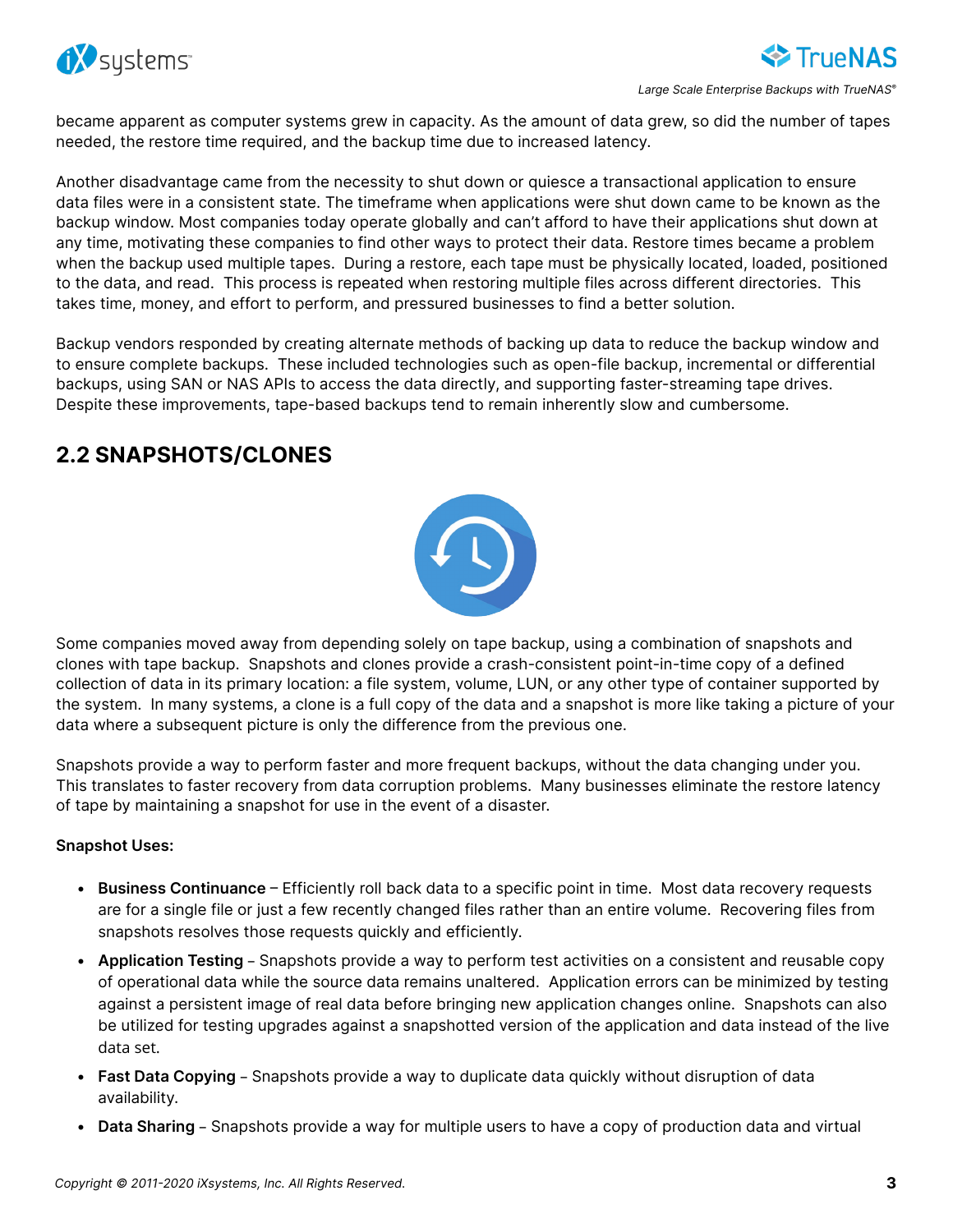<span id="page-5-0"></span>

machines without affecting the production copy.

• Ransomware - a type of malicious software, like [StorageCrypter](https://www.ixsystems.com/blog/combating-ransomware/), designed to block access to a computer system until a sum of money is paid. Snapshots can be used to return to a point in time before the attack.

Regardless of the implementation, snapshotting a network-attached file system is less disruptive, more reliable, and faster than traditional tape backup. TrueNAS ensures data integrity with instantaneous snapshots, clones, and integration with Windows Explorer Shadow Copies and ESXi snapshots.

Snapshots alone are not a backup strategy, but are the easiest way to quickly roll back data to a previous knowngood point in time. Valuable data, including snapshots, remains on the storage system. But what happens when access to the storage system fails? Adding replication to the snapshot strategy addresses that issue.

### 2.3 REPLICATION



The 1990s saw the advent of data replication, also referred to as file replication and storage replication. The expression can also refer to a program or a software suite that facilitates such duplication. Replication can be performed locally, inside the storage array, or remotely, either within a site or to a remote location. Remote replication duplicates data from a local storage array to a remote recovery storage system. Clients can access data on the remote storage array using standard file or block protocols.

Replication provides an extra measure of redundancy that can be invaluable if the main storage backup system fails. Immediate access to the replicated data minimizes downtime and associated costs. Replication streamlines disaster recovery by generating duplicate copies of all backed-up files. It provides excellent backup infrastructure for the efficient recovery from a natural or human-caused disaster such as a fire, flood, hurricane, virus, or ransomware. What would happen if all the infrastructure failed? Replicating data to a remote site or into the cloud addresses that issue.

## 2.4 CLOUD REPLICATION



The cloud is not a physical thing. Rather, the cloud is a network of servers, where each server has a different function. Some servers use computing power to run applications or "deliver a service." For example, Microsoft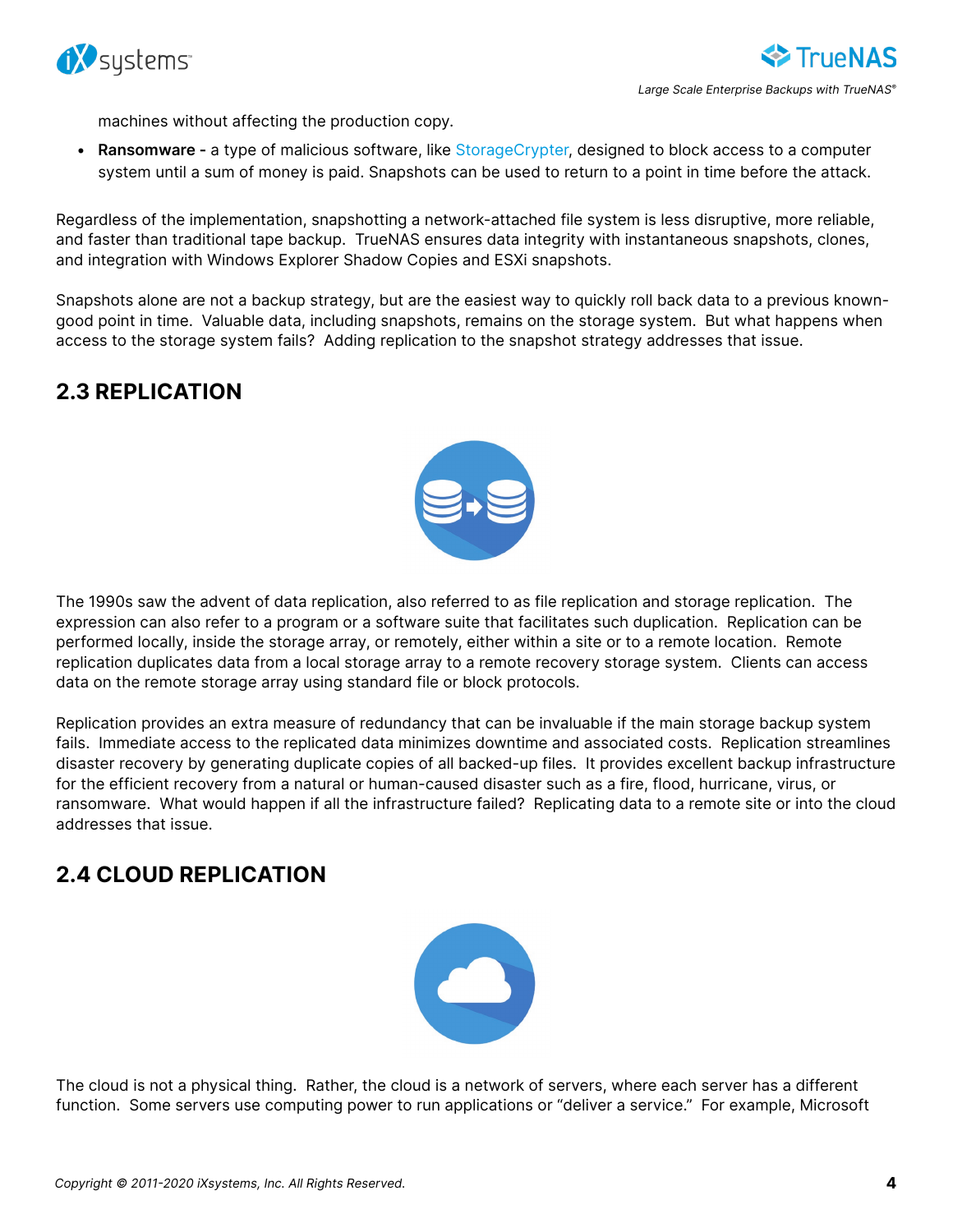

moved its Office software products to the cloud. Customers no longer buy the Office Suite (Word, Excel, PowerPoint, Outlook, Publisher, and OneNote) as a set of software. Instead, they pay a monthly subscription fee to use [Office 365.](https://products.office.com/en-US/) Other servers are responsible for storing data. Cloud users don't know or control which server is used, they just get compute and storage resources.

Organizations started deploying applications and data in the cloud. This is great for collaboration, but not so good for data as people commonly think that files in the cloud do not need backup. Unfortunately, the cloud is not a silver bullet solution that addresses backup requirements, and many businesses have found that cloud files without a backup are not protected unless explicitly guaranteed by a service level agreement.

The cloud is not under your control. Cloud providers have a strategy to protect their servers, but if disaster strikes, your business must wait for the cloud provider's employees to make things right again, if they ever do. Cloud outages can leave business-critical data unavailable for hours. Without a service level agreement with the cloud provider on data availability, it might never be restored. The cloud provider may refund for the downtime, but your data is still gone.

Many organizations have concerns using the cloud for their data:

#### Cloud is not free, it costs time and money

• Do not be misled by the free entry-scale compute and storage options that many cloud providers offer. Free is not free, as it takes time and money to add and retrieve cloud data. Without a dedicated high-speed connection to the cloud provider, writing and reading terabytes of information can take days or even weeks. Also, retrieving data from the cloud can be exorbitantly expensive.

#### Cloud increases TCO

• Keeping data in the cloud for extended periods of time means paying for the operating costs of the cloud storage for multiple years, increasing TCO. If a business scales rapidly, it may experience unplanned increases in cloud storage costs. Keeping data on-premise can provide huge speed and cost savings and predictable benefits.

#### Security of data

• Cloud environments face many of the same threats as a traditional corporation, but the concentration of data makes them an attractive target.

Cloud providers have a strategy to protect their servers from a data breach, but that does you no good if your data is exposed. You must be responsible for protecting your own data in the cloud. Without a service level agreement with the cloud provider on data protection, your data may be exposed. The cloud provider may refund for the exposure, but your data is still exposed. Be sure to check your service contract for file copying, restoring, security, and recovery to be aware of all the potential costs and guarantees.

All major cloud service providers have suffered outages and exposures as well as issues that caused data loss.7 Unless you protect your data in the cloud, there is the risk of losing all of it in an instant, forever. Because of these exposures, many are deploying a "private cloud", such as [TrueRack™,](https://www.ixsystems.com/truerack/) to ensure their data is local.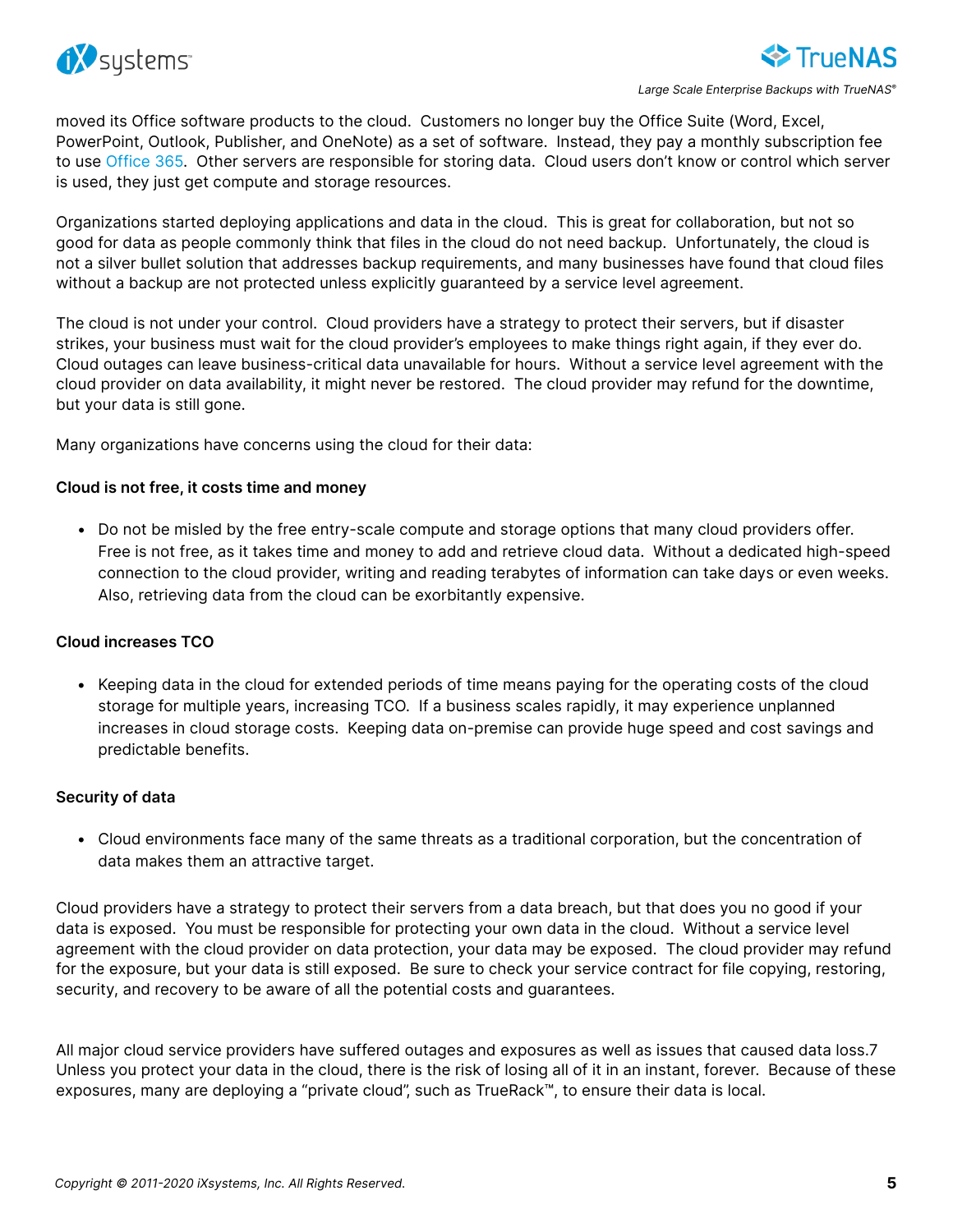<span id="page-7-0"></span>

TrueNAS can be used instead of an expensive backup service for a cloud deployment. Deploying public cloud storage seems inexpensive at first, where you pay a monthly fee to lease storage services instead of deploying your own equipment and software. However, TrueRack's converged approach reduces the TCO, complexity, risk, and time to deployment for virtualization, private clouds, big data, web scale, HPC, and virtually any hyperscale and computing application. It does not lock you into one design; as needs change you can change the infrastructure allocated to compute, storage, and networking.

# 3 USING TRUENAS TO PROTECT MISSION-CRITICAL DATA

TrueNAS provides a better option than tape-based backup for data protection of applications, VMs, and their data. In addition to its support for the OpenZFS self-healing file system, unified file and block protocols, nondisruptive upgrades, capacity scalability, snapshots, replication, and performance, backups are a popular use case of TrueNAS.

An IDC survey of over 3,000 IT decision-makers from small and large businesses stated that most of the participants were concerned about losing data due to a fire, flood, earthquake, or hurricane. However, IDC also stated that only 10% of disasters are due to "Mother Nature".

A TrueNAS storage array includes high-performance, comprehensive file and block data protection using nearinstant snapshots and TrueSync bidirectional data replication. These features do not need to be purchased separately, as with traditional storage vendors. It lets you establish an automatic protection schedule to meet your SLAs, or run snapshots or replication manually. The TrueNAS web-based graphical user interface is used to control every aspect of snapshots and replication. TrueNAS from iXsystems lets you survive a disaster of any type that could result in data loss due to:

- Hardware failure or power loss
- Application failure
- Loss of availability or data corruption
- Accidental or deliberate actions
- Theft



<sup>7</sup> National Archives & Records Administration in Washington (unattributed, but often quoted)

The replication provided by TrueNAS starts with a snapshot of the local file system. This snapshot is then sent to a receiving system using incremental replication, which sends only the blocks that have changed since the last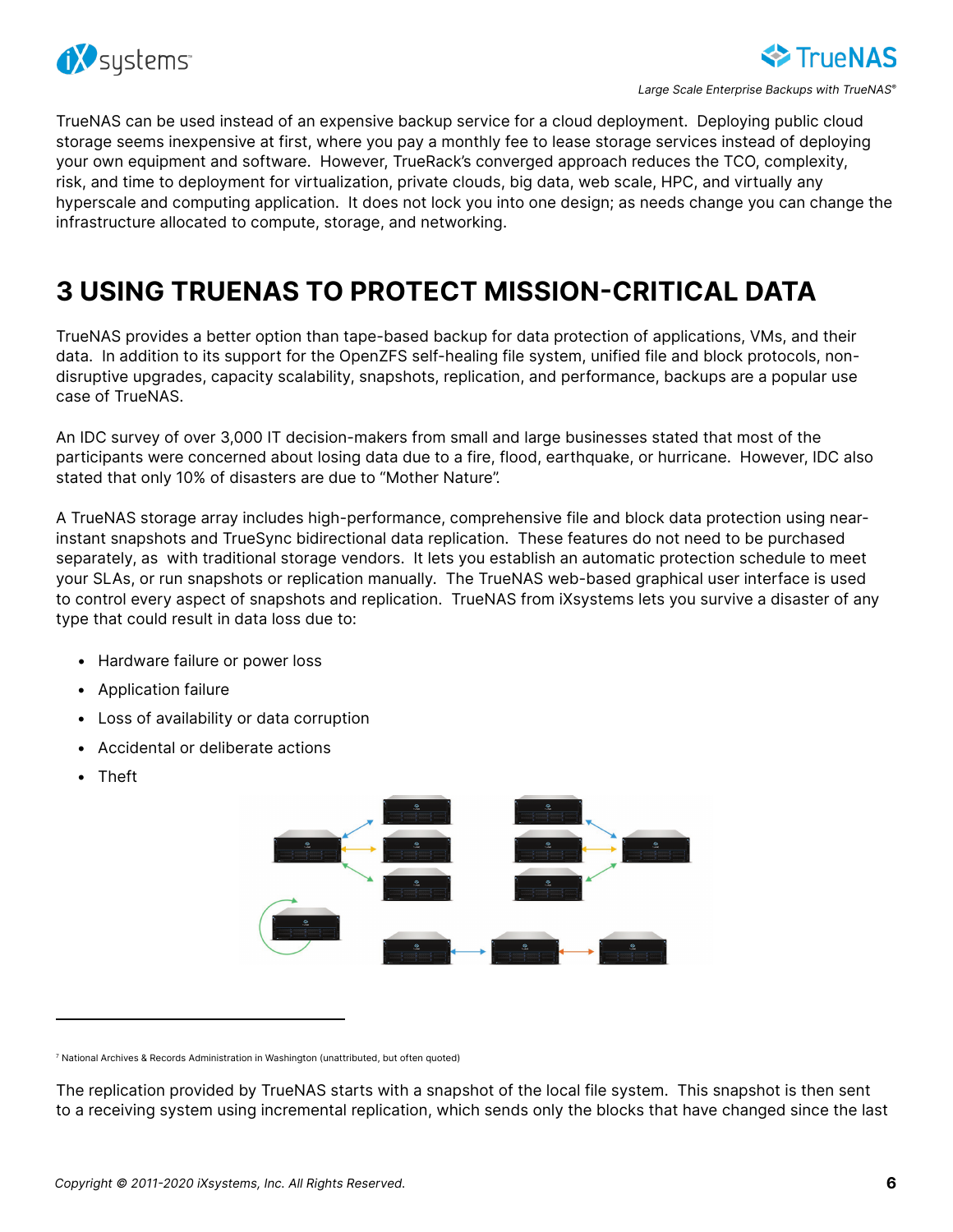<span id="page-8-0"></span>

Large Scale Enterprise Backups with TrueNAS<sup>®</sup>

replication. This saves on network bandwidth as sending only a few gigabytes of a multi-terabyte file only needs network bandwidth sufficient for those few gigabytes.

#### TrueNAS supports:

#### Local replication, usually written as  $A \rightarrow A$  or  $A \rightarrow B$ .

• A and B are at the same location and can be on the same TrueNAS storage array, usually written as  $A \rightarrow A$ , or on two different TrueNAS storage arrays, usually written as A > B. Having A and B on two TrueNAS storage arrays provides protection from a storage array outage of either A or B. However, local replication does not protect from a site-wide outage.

#### Bidirectional remote replication, usually written as  $A \rightarrow B$ ,  $B \rightarrow A$ .

• Protects data from a site-wide outage. It allows a user to perform production changes using the data on the target site and then replicate those changes to the original site. It also allows production on A and B. B is the DR target for the production on A, and A is DR target for B's production. In the event of an outage at A or B, all of the production is done at the other site, and when it is online again, all of the changes at the DR target are sent to the other site.

#### Multi-node remote replication, usually written as  $A \rightarrow B$ ,  $A \rightarrow C$ .

• A major use of this is when system B is in the same general location as A, say on the same campus, and C is off-site at a remote location. The data is simultaneously replicated to B and C. During a physical outage of A, B can be used. If there is a site-wide outage that disrupts A and B, C can be used.

#### Multi-Hop remote replication, usually written as  $A \rightarrow B \rightarrow C$ .

• Allows a company to have a DR site for their DR site, here called C. The data is first replicated to B and then replicated to C. With TrueNAS, different schedules can be used for  $B\rightarrow C$  and for  $A\rightarrow B$ . This means that you can frequently replicate from A to B, say once an hour, and replicate less frequently, say once per day, to site C.

#### Multi-Site remote replication, usually written as  $A \rightarrow B$ ,  $C \rightarrow B$ .

• Allows for a DR site that is used by sites A and C. If A has an outage, site B is used for data. If site C fails, site B is also used. If both A and C have an outage, site B can be used for both.

### 3.1 FAST LOCAL REPLICATION

TrueNAS local replication uses its instant snapshot capability to create an exact point-in-time image of a file system. The snapshot is then sent to another file system on the same TrueNAS storage array for data protection purposes.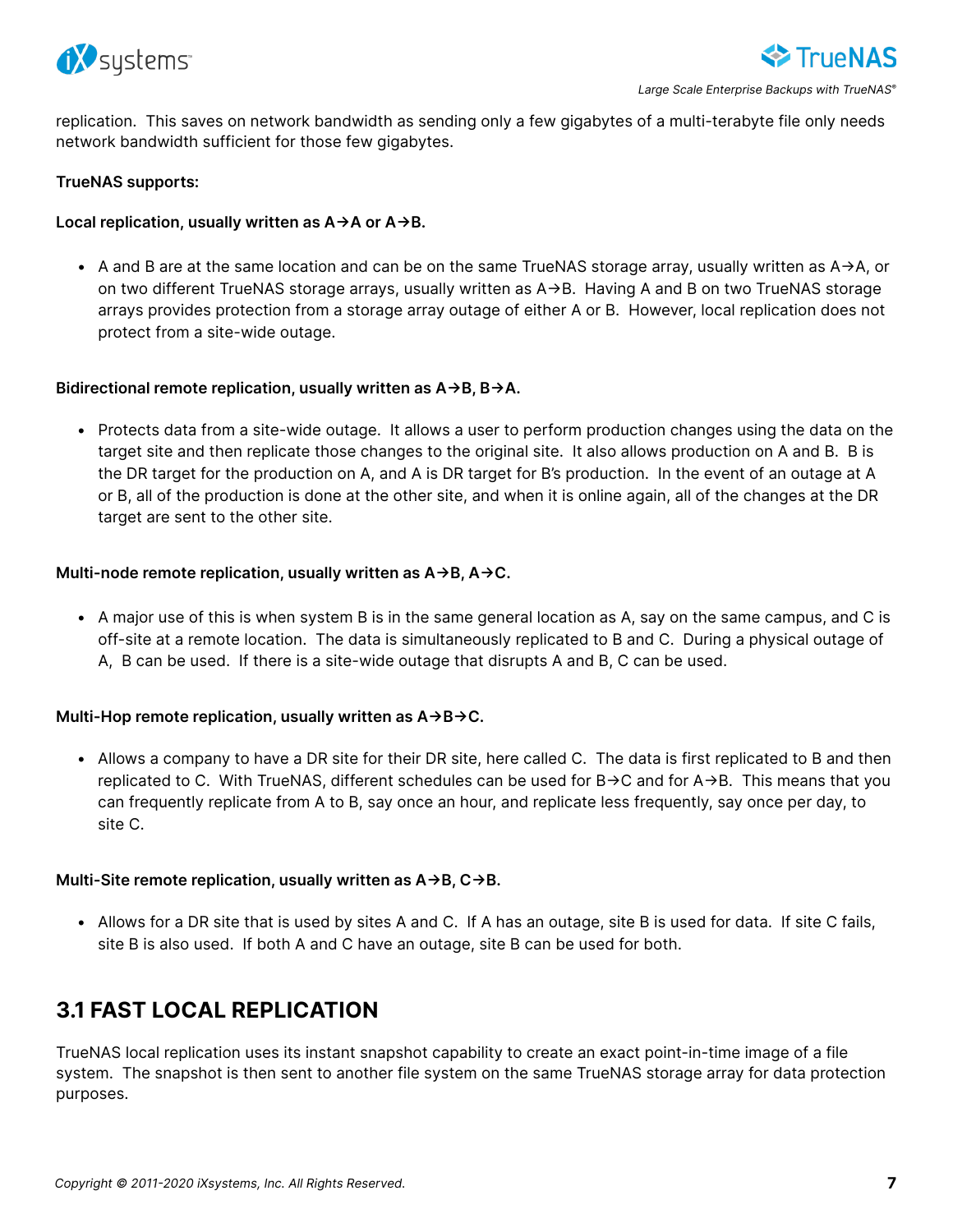<span id="page-9-0"></span>

In the event of a failure of the originating file system, a snapshot image can be used for recovery purposes.

#### 3.1.1 USING BACKUPS PLUS SNAPSHOTS

Many customers combine backing up the file system with TrueNAS snapshots to get a lower recovery point objective (RPO) than using just a backup of the file system alone. An RPO defines the amount of data to recreate during an outage. A smaller RPO means less data needs to be recreated, but it increases resources needed by the backup. TrueNAS enables a smaller RPO without an increase in resources by combining snapshots with a smaller RPO with a file system backup that has a larger RPO.

When the file system is restored from a backup image, these smaller RPO snapshots are restored as well, allowing restoration of the file system from one of the smaller RPO points in the snapshot. Combining backups with TrueNAS snapshots provides a more granular RPO than using backups alone.

### 3.2 FAST REMOTE REPLICATION

Remote replication is the process of copying snapshots of production data to a TrueNAS storage array at a remote location for data protection and disaster recovery purposes. The remote TrueNAS storage array does not have to be the same model or have the same configuration. For example, you can choose to replicate between a TrueNAS hybrid and a TrueNAS all-flash array.

TrueNAS replicates snapshots, which means that the file system as it existed at the time of the snapshot is replicated. This ensures a consistent image of the file system, even if the replication itself takes hours. When a file system is initially replicated, called synchronization, all of the data is sent. This can take a significant period of time, from many hours to possibly days.

Since the initial synchronization may take a significant period of time, many customers invest in a high-speed network connection or put the target physically in the same datacenter as the production system and use the local network infrastructure for the synchronization, then move the replication target to the DR site. Subsequent replications take far less time, as only modified data is replicated.

Since remote replication is asynchronous, designed to work over long distances, and requires less bandwidth, it is often a better option for disaster recovery. The remote replication RPO is typically expressed in minutes or hours, depending on the importance of the data that is replicated. There may be different RPOs for different systems, determined by the nature of the data as well as bandwidth and cost limitations.

### 3.3 QUICKLY RESTART ANY VM OR APPLICATION

An application or VM can be restored from a backup stored on TrueNAS, but that increases the time needed before restarting these applications and VMs. Since snapshots and clones in VMware environments can be hard to coordinate between vSphere and a storage array, TrueSync replication is designed to be space-efficient and VM-consistent, allowing for instant recovery from data loss or corruption.

With TrueNAS, every snapshot is crash-consistent, providing a known recovery point for business-critical applications and VMs. This provides a quick restart of applications and VMs from a snapshot. With snapshots, TrueNAS provides VM-consistent, point-in-time copies of any VM or application, allowing it to be replicated and restarted seamlessly.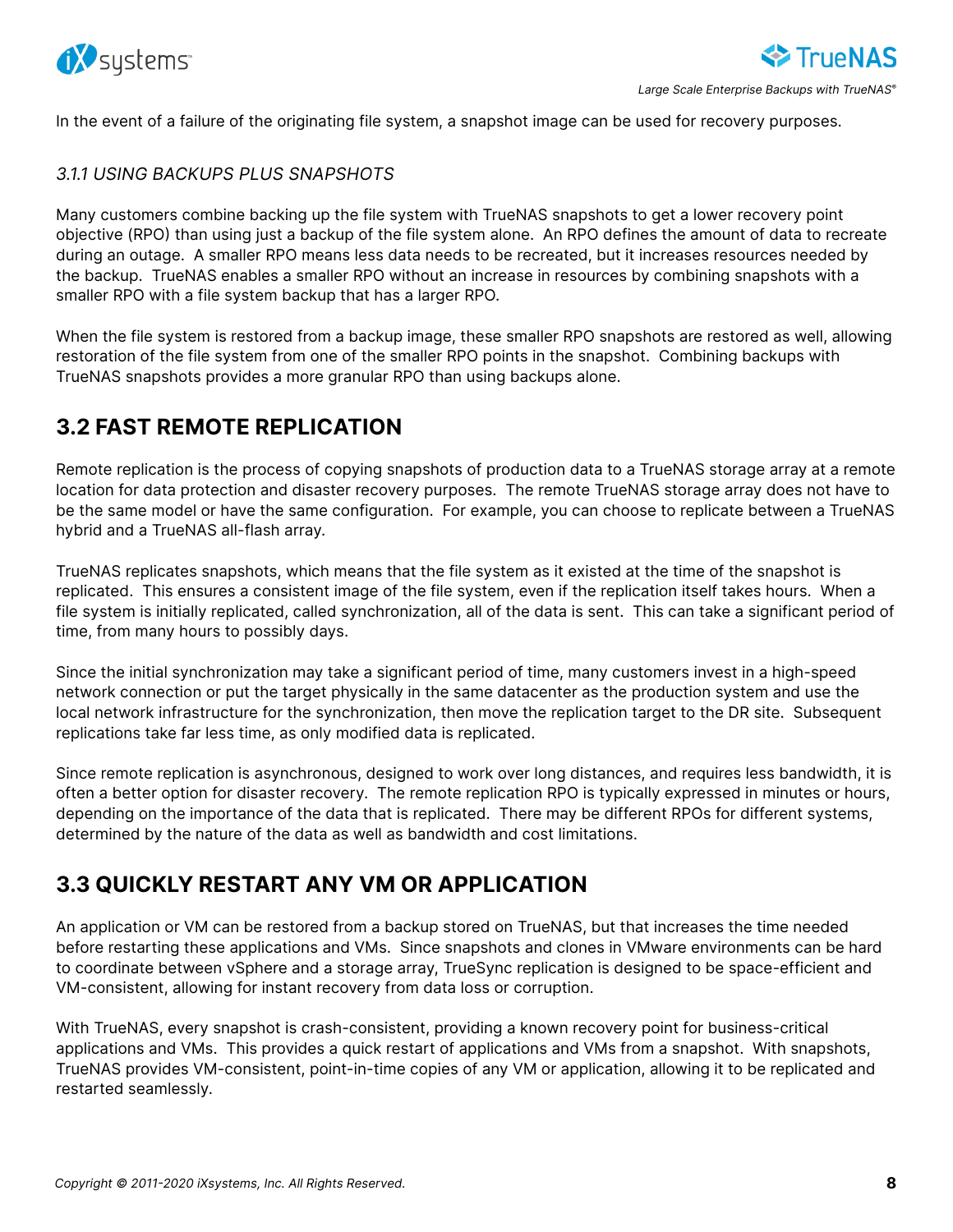<span id="page-10-0"></span>

### 3.4 IMPROVING BACKUP PERFORMANCE, RELIABILITY, AND REDUNDANCY

TrueNAS improves read and write performance, which reduces the time needed to backup and restore applications or VMs. Improving the time storage I/O takes to complete results in faster backup performance. TrueNAS uses TrueCache to combine RAM and flash memory with spinning disks for optimal I/O performance with the economics and capacity of hard disks.

The read caching used by TrueNAS uses predictive algorithms to copy data proactively from spinning disks to SSDs, enabling faster read times. When a restore operation starts, TrueCache accelerates the restore reads by an order of magnitude.

Since writing backup data directly to hard disk drives increases write latency dramatically, TrueNAS usesTrueCache technology to cache writes. This decreases backup write latency and ensures writes complete faster. When a backup writes, TrueNAS acknowledges the write once it hits the flash. TrueCache then asynchronously writes the backup data to the HDDs in the background, allowing for faster overall backup speeds. This also ensures backup writes will not be lost if a crash, power failure, or other system disruption occurs.

TrueNAS checksums each backup write and verifies those checksums with each restore operation. If checksum verification fails, an available redundant copy of the data is retrieved and used to correct the original error. All file system metadata is also checksummed, allowing periodic validation of the integrity of all data on disk in order to guarantee that it is not suffering from silent data corruption, also known as bit rot.

Reducing the RTO (Recovery Time Objective) of the data being protected also increases the storage used by the backup images. RTO means "how quickly can the business return to making money?". Using TrueNAS as a backup repository allows you to scale backup storage as the RTO increases. TrueNAS grows to 9 PB, letting you protect thousands of VMs.

When backup data grows, the expansion of TrueNAS storage is simple and non-disruptive. When a drive is added, its capacity is immediately available for use, allowing for capacity expansion without service interruption. TrueNAS also features the non-disruptive addition of expansion shelves to add more storage capacity when required.

TrueNAS ensures that backup data is always available. It has at least two network ports that support link aggregation and failover, providing fault-tolerance and high-speed multi-link network throughput. TrueNAS also supports active/passive failover between pairs of links.

For the ultimate in High Availability, any TrueNAS model can be upgraded to dual-storage controllers by adding a second storage controller. This improves the availability of restore operations without increasing the kept storage.

### 3.5 GRADUATE FROM TAPE

A business is down longer when its backup recovery relies on tape instead of using TrueNAS. A tape's read latency is measured in minutes or hours8. When TrueNAS is used for backups, its throughput and latency are significantly faster. Here are more reasons to avoid tape:

• TrueNAS helps to avoid backup windows. Files on tape are processed sequentially while files on TrueNAS are processed individually. Restoring two files from tape involves the tape moving to access the second file, which can take several seconds or minutes. Since TrueNAS directly accesses the second file, its data is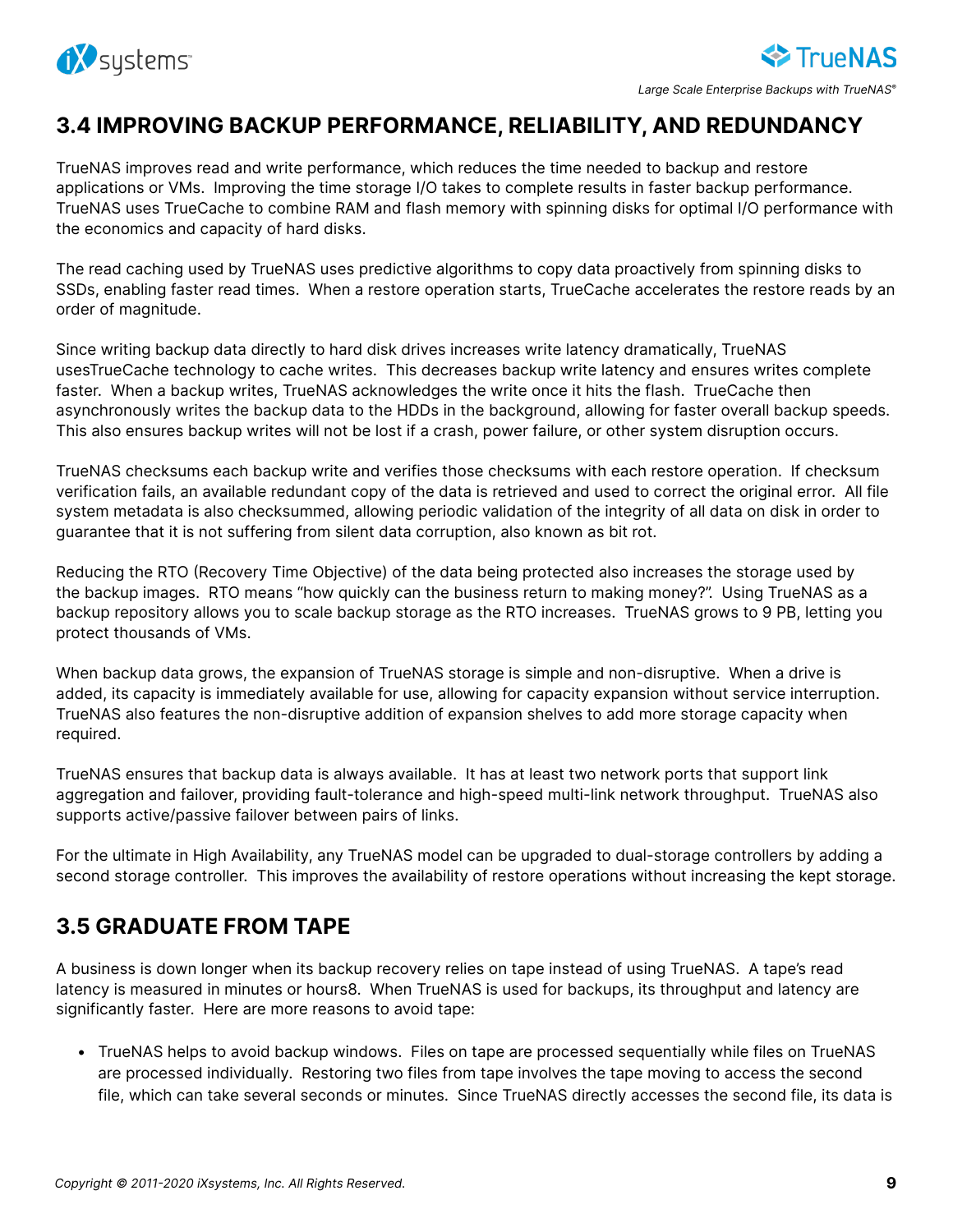<span id="page-11-0"></span>

available faster.

- Backups and restores are more economical with TrueNAS. There are fewer moving parts in TrueNAS, which means significantly less heat generated, less power utilized, and less maintenance.
- If the files to be recovered reside at an offsite tape vaulting service, it takes much longer to recover that data. You can back up and store mission-critical data on-premise with TrueNAS from iXsystems.

### 3.6 NON-DISRUPTIVE BACKUP DATA TESTING

TrueNAS enables comprehensive and regular tests of application or disaster recovery data without any disruption to production servers or backups. These tests, known as fire drills in the recovery industry, are important to ensure the integrity and effectiveness of recovery capabilities in light of the server, system, and network changes that occur over time.

Performing a fire drill with tape or the cloud can take lots of time and planning, so many users put off or never perform this necessary activity. Performing a fire drill with TrueNAS allows the user to to access their backup data instantly.

### 3.7 OBJECT STORAGE

Object storage has emerged as modern backup target storage for several enterprise data protection software suites such as Veeam, Veritas and Commvault. TrueNAS provides S3-API-compatible object share powered by MinIO. Additionally, object storage is rich in metadata which is useful for backup software catalog and index.

Backup datasets on object storage are also easier to move and replicate. Cloud Sync enables secure transfer of data between premises and clouds, facilitating data restoration and a wider range of recovery capabilities.

### 3.8 REMOTE STORAGE MANAGEMENT

TrueNAS can be easily managed from across the room or across the globe, making it ideal for backup and DR and eliminating the need for specialized, remote office IT staff. Commands are available through the web GUI and a programmatic REST API, allowing it to fully integrate into a backup and DR infrastructure. Backing up with TrueNAS is safe, reliable, and simple.

### 3.9 UP TO 24/7 AWARD-WINNING SUPPORT FOR STORAGE

Backups are a critical asset with the success of a business depending on a backup's performance, availability, and reliability. TrueNAS includes predictive and proactive white-glove support, allowing iXsystems to identify and address a problem before it impacts your success. Opening a support issue is easy and can be done from the TrueNAS GUI. In a recent survey, people preferred TrueNAS support over the competition. Read more about our white-glove support [here](https://www.ixsystems.com/blog/wish-everyone-knew-ixsystems-white-glove-support/).

### 3.10 USING THIRD-PARTY BACKUP SOFTWARE

Backup administrators can connect to the TrueNAS enterprise storage array using iSCSI, letting them keep their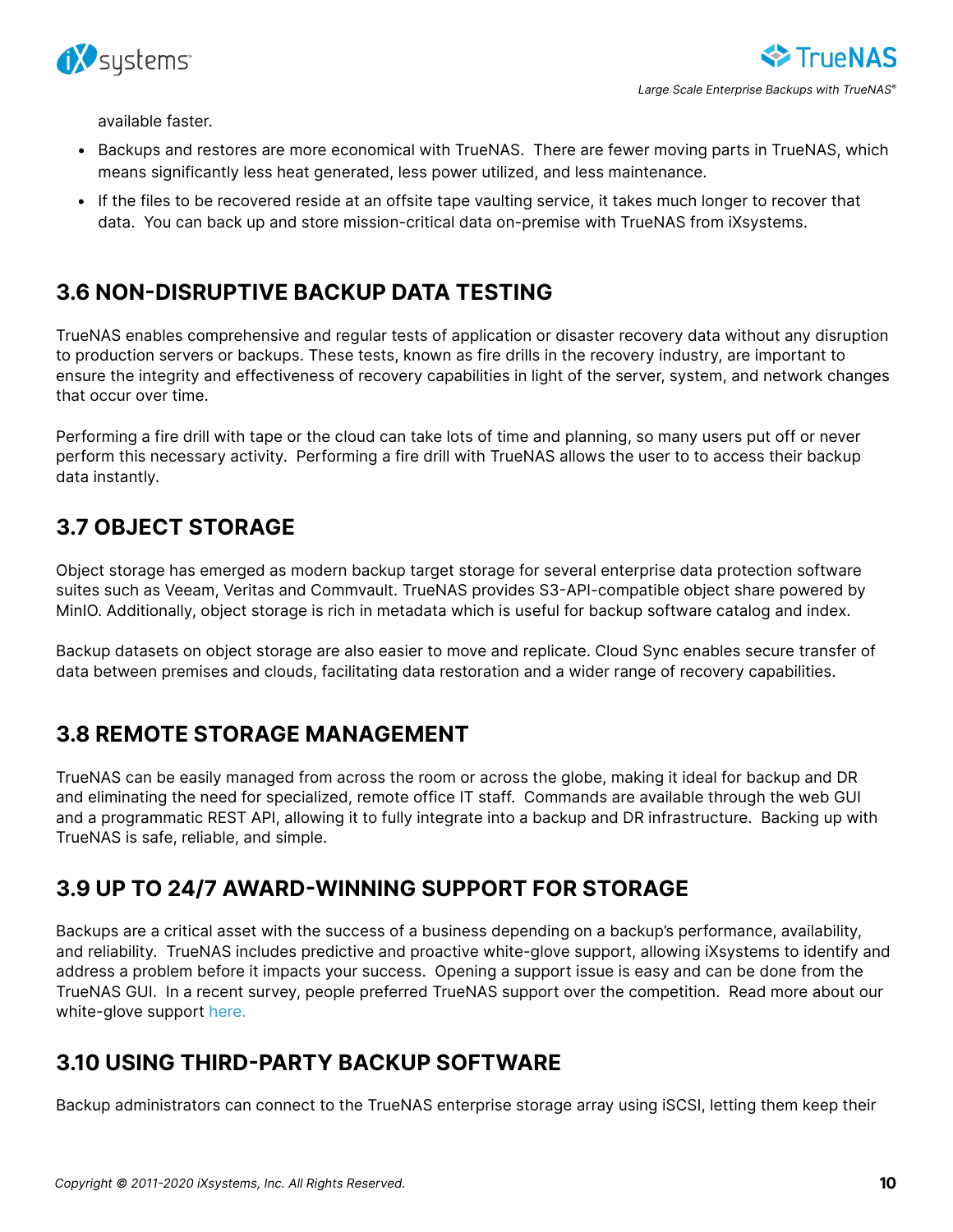



backup data on an enterprise storage array instead of relying upon a server with local disks. This supports maintaining multiple concurrent backup servers as well as providing redundancy and fault tolerance through backups.

3.10.1 ASIGRA

TrueNAS natively runs Asigra Cloud Backup™ DS-System. An integrated appliance, the Asigra TrueNAS solution offers backup and recovery for physical and virtual servers, files, databases, enterprise applications, endpoint devices, and even SaaS and PaaS sources, such as MS Office 365, G Suite, Salesforce, AWS, and Azure. Uniquely, the backup solution also helps prevent attack loops with malware scans on backup data at the time of backup and time of recovery.

#### 3.10.2 VEAM

iXsystems is an alliance partner with Veeam software. TrueNAS has been certified with Veeam's availability solutions, resulting in joint product offerings for mutual customers<sup>9</sup>.

Using TrueNAS with Veeam gives administrators 3x-4x faster VM backups vs. LAN. Combining TrueNAS with Veeam Availability Suite gives customers an enterprise storage array with all the features and performance of other alternatives at less than half the price of competing storage arrays.



Veeam backups are also optimized for MinIO, a private S3 compatible object-based storage. Backups to an object-based storage target are immutable and help secure the backup datasets from unsolicited modifications and encryption, such as ransomware. TrueNAS S3 target is powered by MinIO and wellpositioned as a backup target for Veeam to backup VMware ESXi VMs, Office 365, Oracle, and SAP HANA.

3.10.3 VERITAS

As a Veritas Technology Partner, iXsystems provides a solution that meets our customers' storage, backup, and recovery expectations.



<sup>&</sup>lt;sup>9</sup> [https://www.iXsystems.com/blog/ixsystems-truenas-certified-veeam-backup](https://www.ixsystems.com/blog/ixsystems-truenas-certified-veeam-backup/)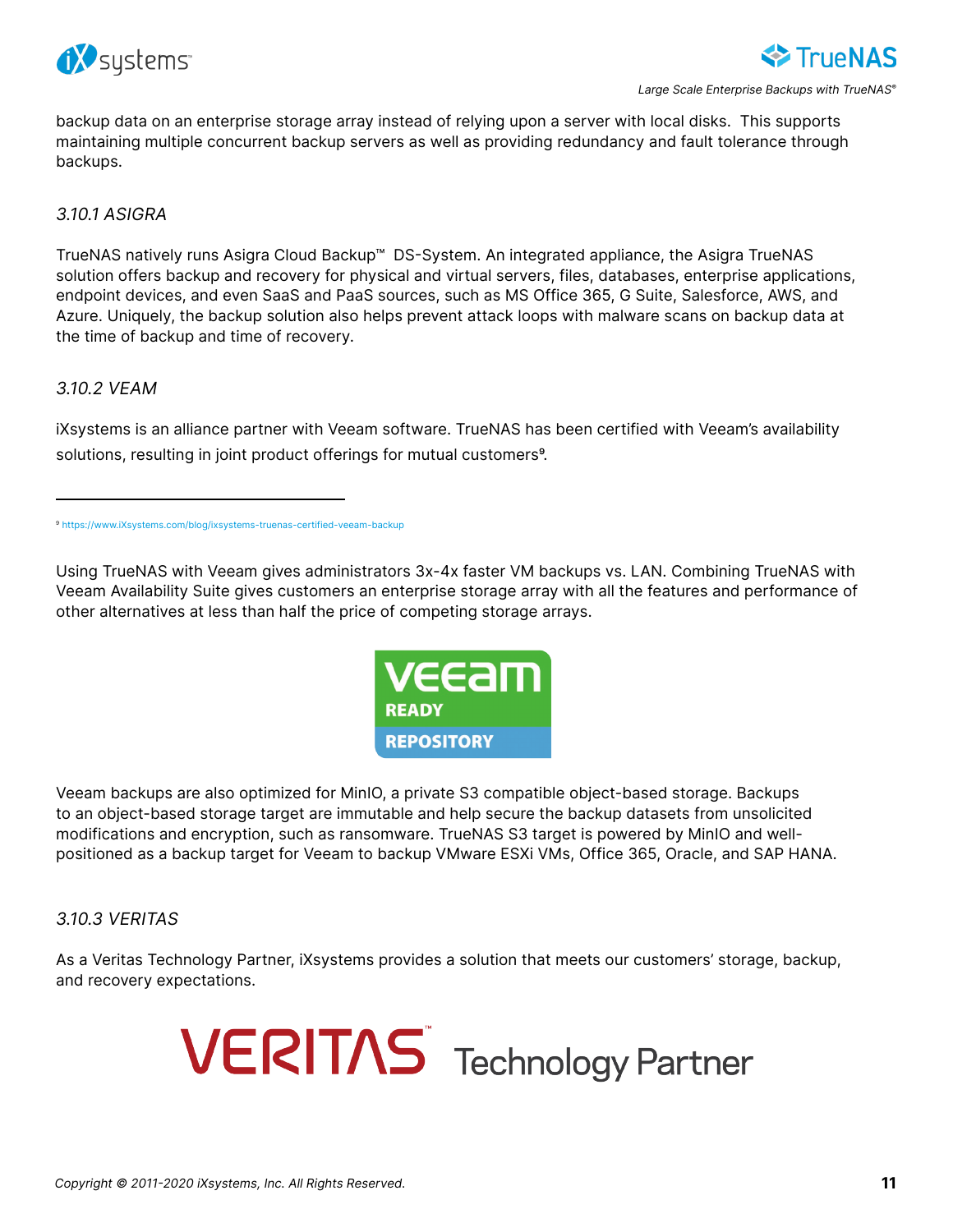<span id="page-13-0"></span>

Customers continue to expand their infrastructure. Half of our customers use TrueNAS as part of protecting their business-critical application data. Many customers are deploying virtualized applications, so TrueNAS is certified for Citrix XenServer, supports leading Open Source hypervisors, and is certified and integrated with Microsoft Hyper-V and VMware vSphere. The combination of TrueNAS and NetBackup enables customers to store their VMs and keep them safe, while meeting their RPO needs.

Both Veritas Backup Exec and Netbackup backup to S3-compatible storage target. With the TrueNAS S3 object storage, Veritas backup solutions can leverage TrueNAS S3 as a backup storage.

#### 3.10.4 ACRONIS

As an Acronis partner, iXsystems has tested TrueNAS and Acronis Backup Advanced in order to build a solution that exceeds our mutual customers' storage, backup, and recovery expectations. We ran Acronis Backup on a Microsoft Windows Server 2012 VM hosted on VMware ESXi 6.0. Acronis backed up the local drive and recovery partition and used an iSCSI connection to TrueNAS to store the backup files.



Our testing shows that the joint TrueNAS and Acronis solution integrates seamlessly to protect all mission- critical systems.

#### 3.10.5 OTHER BACKUP PRODUCTS

Some customers use other backup products, such as Bacula, Commvault, NetBackup, and Yosemite, which are fully supported by TrueNAS.

## 4 CONCLUSION

A business needs a fast way to back their data against unintentional alteration. Using TrueNAS for backups gives fast local and remote data protection, making it a core component of application and VM backups. Use TrueNAS instead of depending on tape or keeping data in the cloud.

With the ability to backup and replicate petabytes of application and VM data, there's no question that TrueNAS is hands-down the best value in enterprise data storage. Don't take our word for it. [View our webinar](http://www.onlinemeetingnow.com/register/?id=uegudsbc75) to learn why customers are replacing NetApp and Dell EMC with TrueNAS. You will also learn why storage industry analysts DCIG ranked TrueNAS #1 and said that it had "Best-in-Class" hardware, and why press and industry analysts awarded iXsystems Gold in the 2016 Best in Biz Awards International. TrueNAS provides more enterprise features for less than most competitors' basic model price.

If you want to talk about your backup needs, send a note to [info@iXsystems.com](mailto:info%40iXsystems.com?subject=), call 1.855.GREP.4.IX, or visit TrueNAS.com and consult with one of our Backup Architects. We look forward to hearing from you.